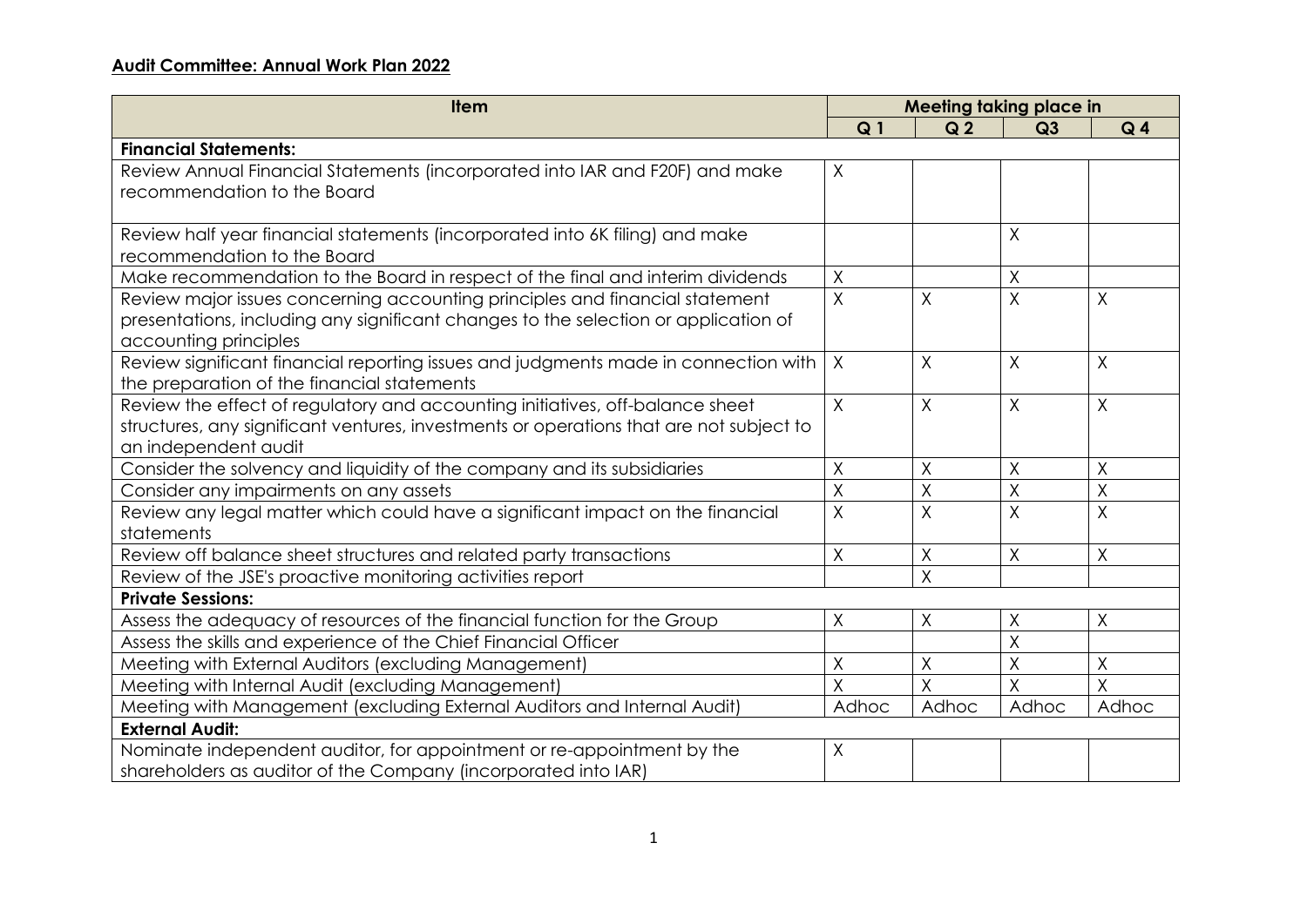| <b>Item</b>                                                                               |                | <b>Meeting taking place in</b> |                |                |  |
|-------------------------------------------------------------------------------------------|----------------|--------------------------------|----------------|----------------|--|
|                                                                                           | Q <sub>1</sub> | Q <sub>2</sub>                 | Q3             | Q <sub>4</sub> |  |
| Review all relationships between the independent auditors and Sibanye-Stillwater,         | $\times$       |                                |                |                |  |
| including its subsidiaries, and take steps to ensure the regular rotation of certain lead |                |                                |                |                |  |
| audit partners as required by applicable laws and regulations, including U.S. securities  |                |                                |                |                |  |
| laws and New York Stock Exchange requirements.                                            |                |                                |                |                |  |
| Discuss and review the auditors' engagement letter, terms and scope of the audit          | $\mathsf{X}$   |                                |                |                |  |
| function                                                                                  |                |                                |                |                |  |
| Set policy for the use of the auditors for non-audit purposes                             | $\sf X$        | X                              | X              | χ              |  |
| Approve the auditors' fees for non-audit services                                         | Χ              | $\sf X$                        | $\mathsf X$    | X              |  |
| Evaluate the auditors' independence and suitability review and consider if non-audit      | $\overline{X}$ |                                |                |                |  |
| services impair independence. Obtain confirmation of independence from auditors           |                |                                |                |                |  |
| Review significant differences of opinion between management and the audit                | $\mathsf{X}$   | $\sf X$                        | $\sf X$        | X              |  |
| function                                                                                  |                |                                |                |                |  |
| Approve auditors' fees and terms of reference                                             |                | $\mathsf X$                    |                |                |  |
| Evaluate the performance of the auditors                                                  | Χ              |                                |                |                |  |
| Review the proposed Audit Report: Final Findings Report                                   | X              |                                |                |                |  |
| Review the Audit Strategy and Plan for the year                                           |                | X                              |                |                |  |
| Obtain assurance from the auditors that adequate records are being maintained             | Χ              |                                |                |                |  |
| <b>Internal Control and Internal Audit:</b>                                               |                |                                |                |                |  |
| Review the adequacy and effectiveness of the company's systems of internal                | $\mathsf X$    | X                              | Χ              | Χ              |  |
| control, including internal control function                                              |                |                                |                |                |  |
| Review the internal audit report on internal controls                                     | $\mathsf{X}$   | Χ                              | $\sf X$        | X              |  |
| Review and approve the internal audit charter                                             |                |                                | X              |                |  |
| Review and approve the internal audit plans                                               |                |                                | $\sf X$        |                |  |
| Review performance and approve the selection of the head of internal audit                |                |                                | $\sf X$        |                |  |
| Evaluate the independence, effectiveness and performance of the internal audit            | $\sf X$        | $\sf X$                        | $\overline{X}$ | X              |  |
| and compliance with its mandate                                                           |                |                                |                |                |  |
| Assess the adequacy of available internal audit resources, including qualifications       | $\mathsf{X}$   | X                              | $\sf X$        | X              |  |
| of internal audit employees                                                               |                |                                |                |                |  |
| Review significant matters reported by the internal audit function and the                | $\mathsf{X}$   | $\mathsf{X}$                   | $\mathsf{X}$   | χ              |  |
| adequacy of corrective action taken                                                       |                |                                |                |                |  |
| Review significant differences of opinion between management and the internal             | $\sf X$        | $\sf X$                        | $\sf X$        | X              |  |
| audit function                                                                            |                |                                |                |                |  |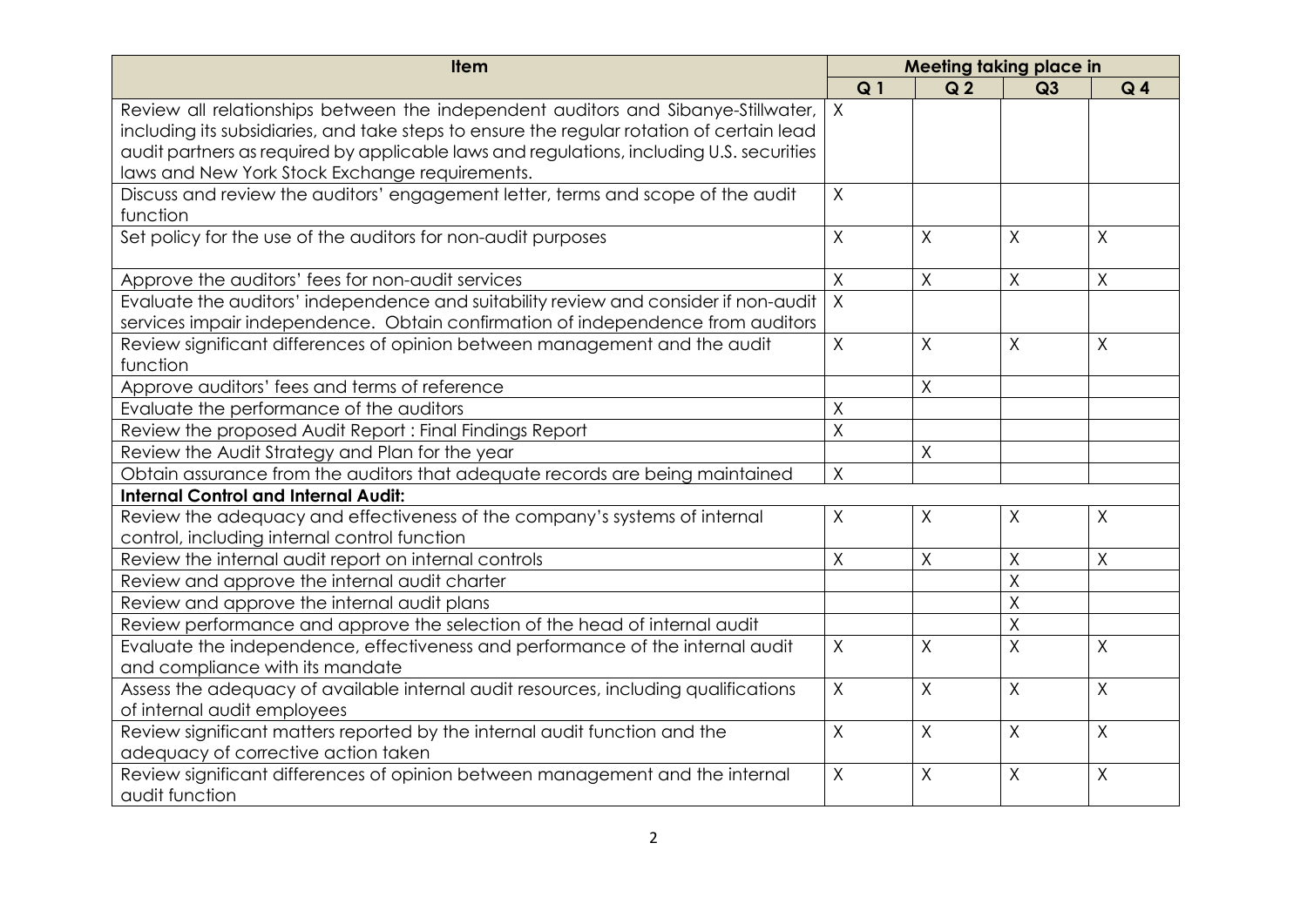| <b>Item</b>                                                                          |                | Meeting taking place in |              |                |
|--------------------------------------------------------------------------------------|----------------|-------------------------|--------------|----------------|
|                                                                                      | Q <sub>1</sub> | Q <sub>2</sub>          | Q3           | Q <sub>4</sub> |
| Review significant difficulties in the completion of the audit plan including        | $\overline{X}$ | $\sf X$                 | $\sf X$      | $\overline{X}$ |
| restrictions on scope of work or access to required information                      |                |                         |              |                |
| Review co-ordination between the internal and external audit functions and           | $\mathsf{X}$   | $\mathsf{X}$            | $\mathsf{X}$ | χ              |
| address issues of significant concern                                                |                |                         |              |                |
| Review the company's processes for ensuring that the company complied with           | $\sf X$        | $\sf X$                 | $\sf X$      | $\sf X$        |
| relevant regulatory and legal requirements                                           |                |                         |              |                |
| Monitor that proper and adequate accounting records are maintained (part of          | $\sf X$        | $\sf X$                 | $\mathsf{X}$ | $\sf X$        |
| internal audit review)                                                               |                |                         |              |                |
|                                                                                      |                |                         |              |                |
| Note significant cases of employee conflict of interest, misconduct or fraud, or any | X              | $\sf X$                 | $\sf X$      | $\overline{X}$ |
| other unethical activity by employees or the company brought to its attention        |                |                         |              |                |
| through Internal Audit and refer to the Social & Ethics Committee                    |                |                         |              |                |
| Ensure the combined assurance model is applied to provide a coordinated              | $\chi$         | $\sf X$                 | $\sf X$      | Χ              |
| approach to assurance activities                                                     |                |                         |              |                |
| <b>Internal Financial Controls:</b>                                                  |                |                         |              |                |
| Consider the formal documented review of the design, implementation and              | X              | $\sf X$                 | X            | X              |
| effectiveness of the company's system of internal financial control                  |                |                         |              |                |
| Evaluate the nature and extent of the formal documented review to ensure all         | X              | $\sf X$                 | $\sf X$      | X.             |
| significant areas of financial reporting are covered                                 |                |                         |              |                |
| Report to Committee and comment on AFS on documented review of key financial         | $\sf X$        |                         |              |                |
| reporting controls in systems and processes                                          |                |                         |              |                |
| Report to Committee the list of significant deficiencies, material weaknesses and    |                |                         |              | $\overline{X}$ |
| deficiencies                                                                         |                |                         |              |                |
| Report on the status of corrective action implemented                                | $\sf X$        | $\sf X$                 | $\sf X$      | $\sf X$        |
| <b>SOX Compliance:</b>                                                               |                |                         |              |                |
| Note quarterly attestation report                                                    | $\sf X$        | $\sf X$                 | $\sf X$      | Χ              |
| Fraud:                                                                               |                |                         |              |                |
| Note quarterly update                                                                | Χ              | $\sf X$                 | $\sf X$      | X              |
| Review the company's policies for detecting and preventing fraud                     | $\sf X$        | $\sf X$                 | $\sf X$      | X              |
| <b>Information Technology:</b>                                                       |                |                         |              |                |
| Review IT governance framework implemented by management and review                  | X              | X                       | X            | χ              |
| significant IT investments and expenditure                                           |                |                         |              |                |